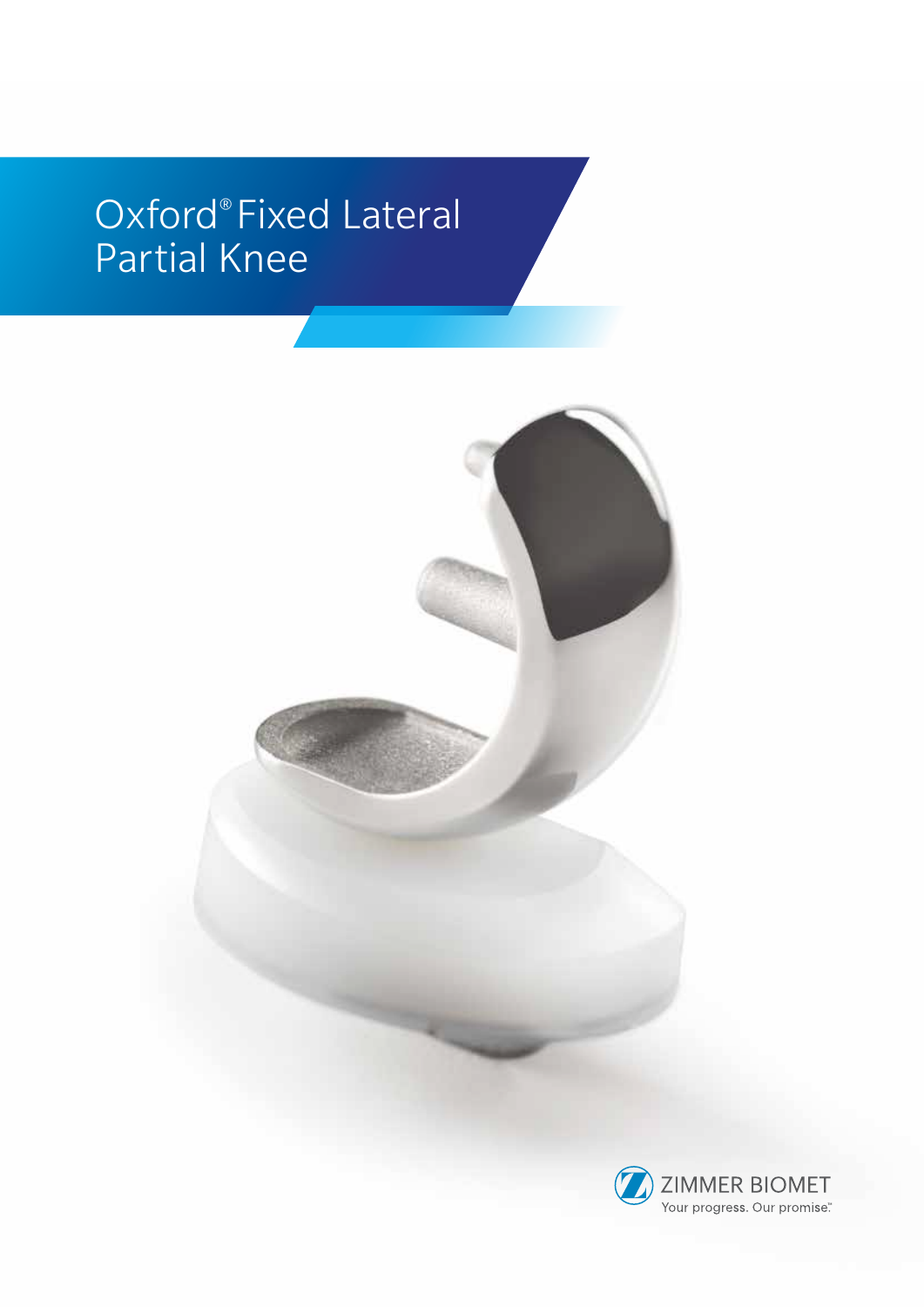## Oxford Fixed Lateral Partial Knee

Based on over 400 CT knee scans, the Oxford Fixed Lateral Partial Knee was designed for optimal coverage of the lateral compartment.<sup>1</sup> It combines the experience gained from the fixed bearing Vanguard M™ Partial Knee and mobile bearing Oxford Partial Knee.

The Oxford Fixed Lateral uses the Oxford Microplasty® Instrumentation platform, facilitating a reproducible surgical technique.<sup>2</sup>

## **<sup>1</sup>** Twin Peg Femoral Component

- Same femoral component as the Oxford Partial Knee, which has over 38 years of clinical experience
- Additional peg intended to provide rotational stability

## **<sup>2</sup>** Flat Articulation

- Flat articulation allows soft tissues to guide the femoral component during flexion and extension
- ArCom Direct Compression Molded UHWMPE
- ArCom UHMWPE before demonstrated low wear in the Vanguard M Partial Knee System<sup>3</sup>

## **<sup>3</sup>** Designed for the Lateral Compartment

• The Oxford Fixed Lateral is designed to provide optimal coverage of the lateral compartment

**3**



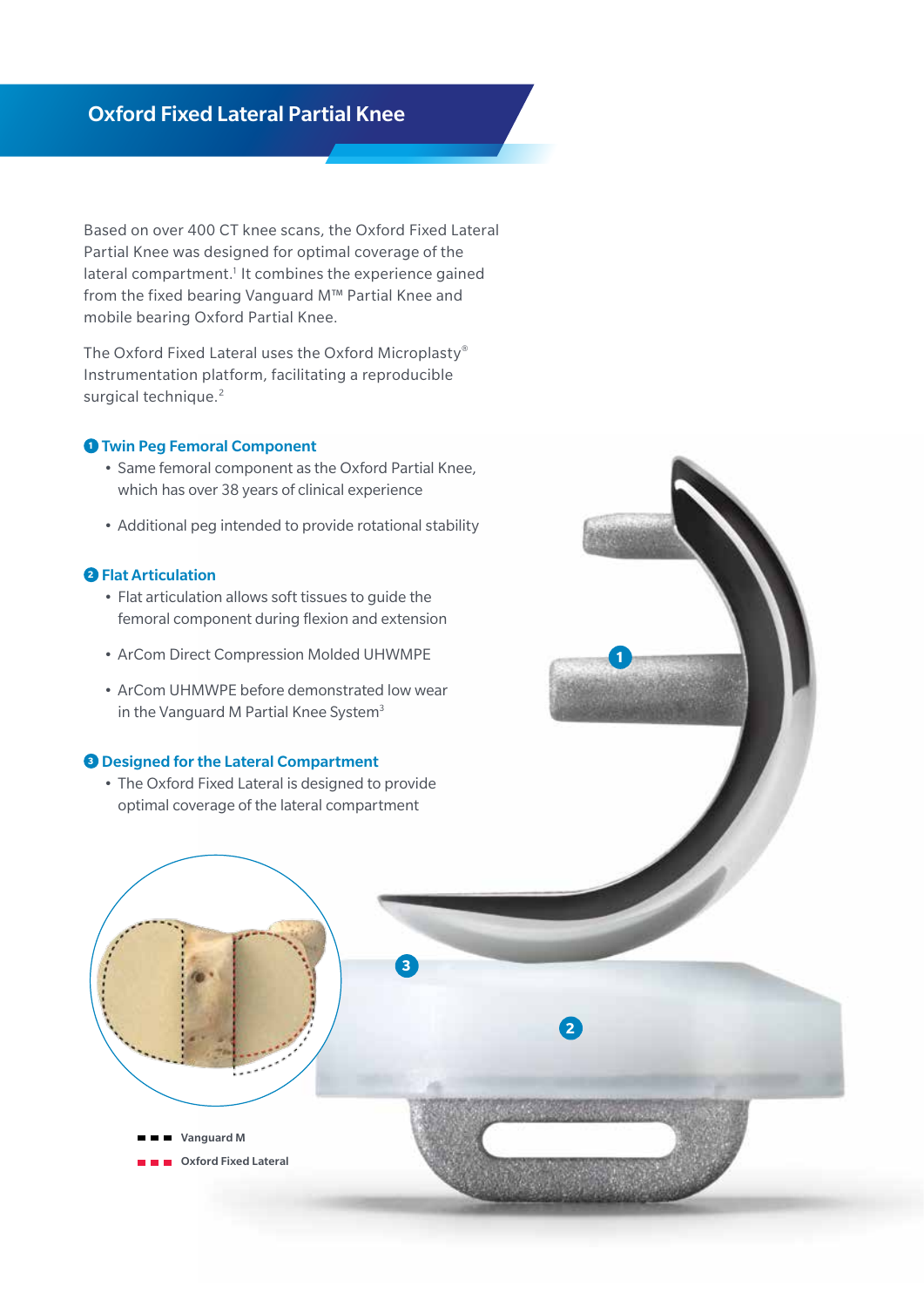## Instrumentation

One of the major advantages of the Oxford Fixed Lateral is its link to Oxford Microplasty instrumentation, which is proven to be reproducible and accurate.<sup>2</sup>



#### IM Adaptor

The IM Adaptor allows the Oxford Microplasty femoral drill guide to be linked to the IM rod using the Microplasty IM link. The adaptor flexes the femoral component 5 degrees.

## EM Adaptor

The EM Adaptor attaches to the Microplasty femoral drill guide and gives surgeons the option of an EM Alignment technique. An EM Alignment Rod is inserted through the EM adaptor to reference the ASIS and flexes the femoral component 5 degrees.

## Low Profile Spherical Mills

The Low Profile Spherical Mills are used to allow for proper balancing of the knee in 1 mm increments, but the low profile design allows the mills to fit easily into the lateral compartment.